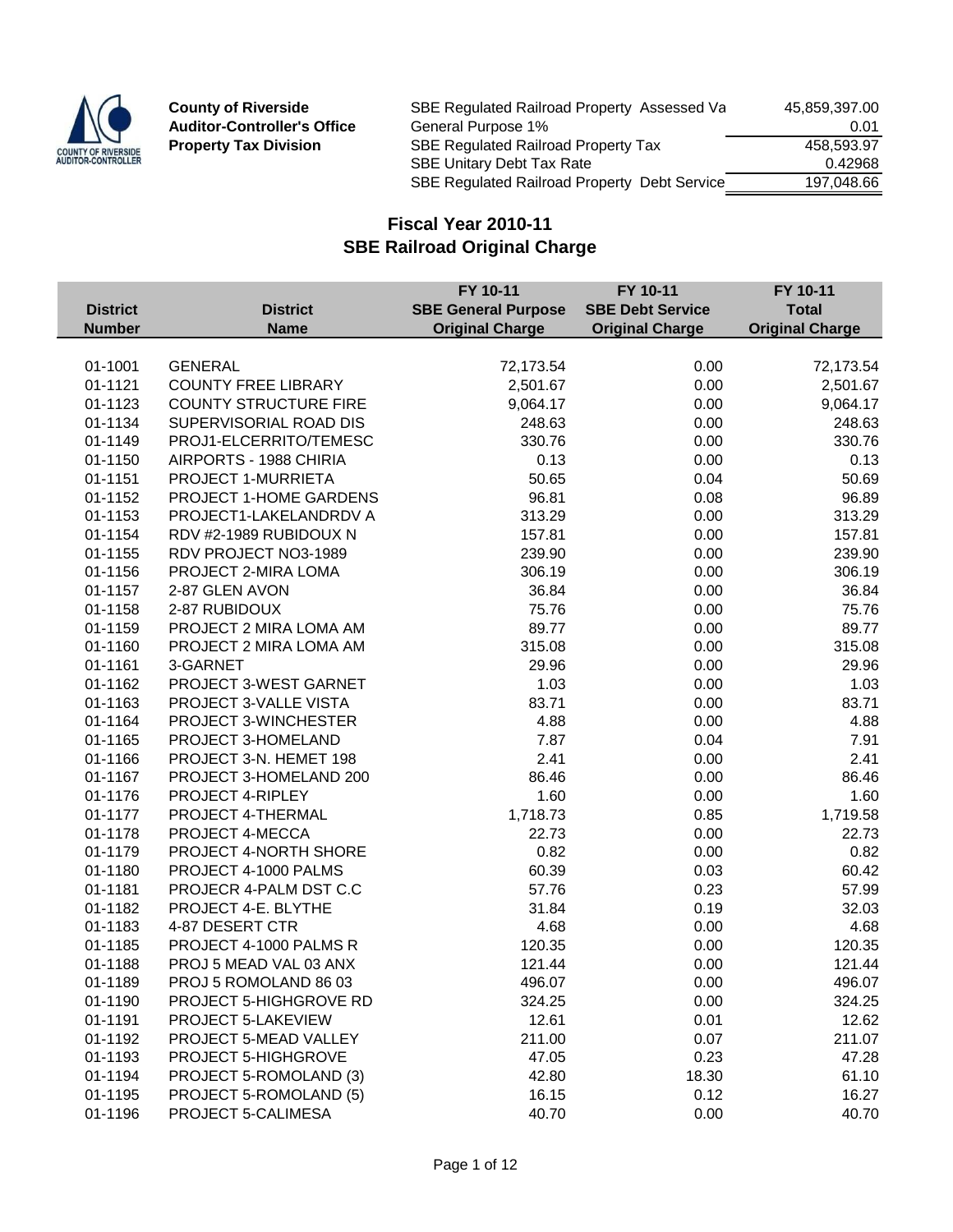

| SBE Regulated Railroad Property Assessed Va         | 45,859,397.00 |
|-----------------------------------------------------|---------------|
| General Purpose 1%                                  | 0.01          |
| SBE Regulated Railroad Property Tax                 | 458.593.97    |
| <b>SBE Unitary Debt Tax Rate</b>                    | 0.42968       |
| <b>SBE Regulated Railroad Property Debt Service</b> | 197.048.66    |
|                                                     |               |

|                 |                                | FY 10-11                   | FY 10-11                | FY 10-11               |
|-----------------|--------------------------------|----------------------------|-------------------------|------------------------|
| <b>District</b> | <b>District</b>                | <b>SBE General Purpose</b> | <b>SBE Debt Service</b> | <b>Total</b>           |
| <b>Number</b>   | <b>Name</b>                    | <b>Original Charge</b>     | <b>Original Charge</b>  | <b>Original Charge</b> |
|                 |                                |                            |                         |                        |
| 01-1197         | PROJECT 5-MEAD VALLEY          | 12.72                      | 0.00                    | 12.72                  |
| 01-1198         | PROJECT 5-1987 AMENDME         | 58.43                      | 0.00                    | 58.43                  |
| 01-1199         | <b>RDV#2 - 1989 PEDLEY</b>     | 135.71                     | 0.00                    | 135.71                 |
| 01-1200         | AIRPORTS-1988 DESERT C         | 0.07                       | 0.00                    | 0.07                   |
| 01-1201         | AIRPORTS-1988 HEMET RY         | 12.61                      | 0.00                    | 12.61                  |
| 01-1202         | AIRPORTS-1988 FRENCH V         | 19.63                      | 0.00                    | 19.63                  |
| 01-1203         | AIRPORTS-1988 BLYTHE           | 6.81                       | 0.00                    | 6.81                   |
| 01-1204         | AIRPORTS 1988 FLABOB           | 4.21                       | 0.00                    | 4.21                   |
| 01-1205         | Lakeview/Nuevo I-215 AMDIA     | 49.45                      | 0.00                    | 49.45                  |
| 01-1206         | SUN CITY/QUAIL VL AB1290       | 87.76                      | 0.00                    | 87.76                  |
| 01-1300         | <b>JURUPA VALLEY RDV AMEN</b>  | 1,728.14                   | 0.00                    | 1,728.14               |
| 02-2000         | MARCH AIR BASE RDV PRO         | 474.57                     | 0.00                    | 474.57                 |
| 02-2051         | <b>CITY OF BANNING DEBT S</b>  | 881.27                     | 0.00                    | 881.27                 |
| 02-2057         | <b>BANNING DOWNTOWN RDV</b>    | 12.58                      | 24.85                   | 37.43                  |
| 02-2058         | <b>BANNING DOWNTOWN RDV 79</b> | 19.61                      | 0.40                    | 20.01                  |
| 02-2059         | <b>BANNING DOWNTONW RDV 80</b> | 85.39                      | 6.23                    | 91.62                  |
| 02-2060         | <b>BANNING MIDWAY RDV</b>      | 41.86                      | 0.00                    | 41.86                  |
| 02-2061         | BANNING DOWN/MID 03 AN         | 190.84                     | 0.00                    | 190.84                 |
| 02-2102         | <b>CITY OF BEAUMONT ANX</b>    | 968.04                     | 0.00                    | 968.04                 |
| 02-2103         | BEAUMONT RDV PROJ              | 311.26                     | 0.00                    | 311.26                 |
| 02-2152         | CITY OF BLYTHE ANX             | 230.97                     | 0.00                    | 230.97                 |
| 02-2153         | <b>BLYTHE RDV #1</b>           | 56.96                      | 0.00                    | 56.96                  |
| 02-2154         | BLYTHE RDV AMND #1             | 62.91                      | 0.00                    | 62.91                  |
| 02-2155         | BLYTHE RDV AMND #2 AB1         | 20.44                      | 0.00                    | 20.44                  |
| 02-2156         | BLYTHE PROJ1 AMEND 3 R         | 57.05                      | 0.00                    | 57.05                  |
| 02-2157         | BLYTHE PROJ NO 1 03 AN         | 158.06                     | 0.00                    | 158.06                 |
| 02-2170         | <b>CITY OF CALIMESA</b>        | 106.98                     | 0.00                    | 106.98                 |
| 02-2172         | CALIMESA RDV PROJ 1            | 15.99                      | 0.00                    | 15.99                  |
| 02-2173         | <b>CALIMESA CITY FIRE</b>      | 70.69                      | 0.00                    | 70.69                  |
| 02-2190         | <b>CITY OF CANYON LAKE</b>     | 122.21                     | 0.00                    | 122.21                 |
| 02-2191         | CITY OF CANYON LAKE FIRE       | 37.45                      | 0.00                    | 37.45                  |
| 02-2224         | <b>CATHEDRAL CITY FIRE</b>     | 137.99                     | 0.00                    | 137.99                 |
| 02-2225         | <b>CITY OF CATHEDRAL CITY</b>  | 479.34                     | 0.00                    | 479.34                 |
| 02-2226         | CATHEDRAL CITY RDV             | 148.36                     | 1.95                    | 150.31                 |
| 02-2227         | CATHEDRAL CITY RDV #2          | 527.79                     | 0.94                    | 528.73                 |
| 02-2229         | CATHEDRAL CITY RDV #3          | 2,422.78                   | 7.81                    | 2,430.59               |
| 02-2252         | CITY OF COACHELLA ANX          | 621.80                     | 0.00                    | 621.80                 |
| 02-2253         | <b>COACHELLA RDV PROJ1</b>     | 57.61                      | 0.24                    | 57.85                  |
| 02-2254         | <b>COACHELLA RDV PROJ 2</b>    | 122.65                     | 3.80                    | 126.45                 |
| 02-2255         | COACHELLA RDV PROJ 2-85        | 5.30                       | 0.00                    | 5.30                   |
| 02-2256         | <b>COACHELLA RDV PROJ 3</b>    | 167.65                     | 0.79                    | 168.44                 |
| 02-2257         | COACHELLA RDV PROJ 4           | 378.12                     | 0.00                    | 378.12                 |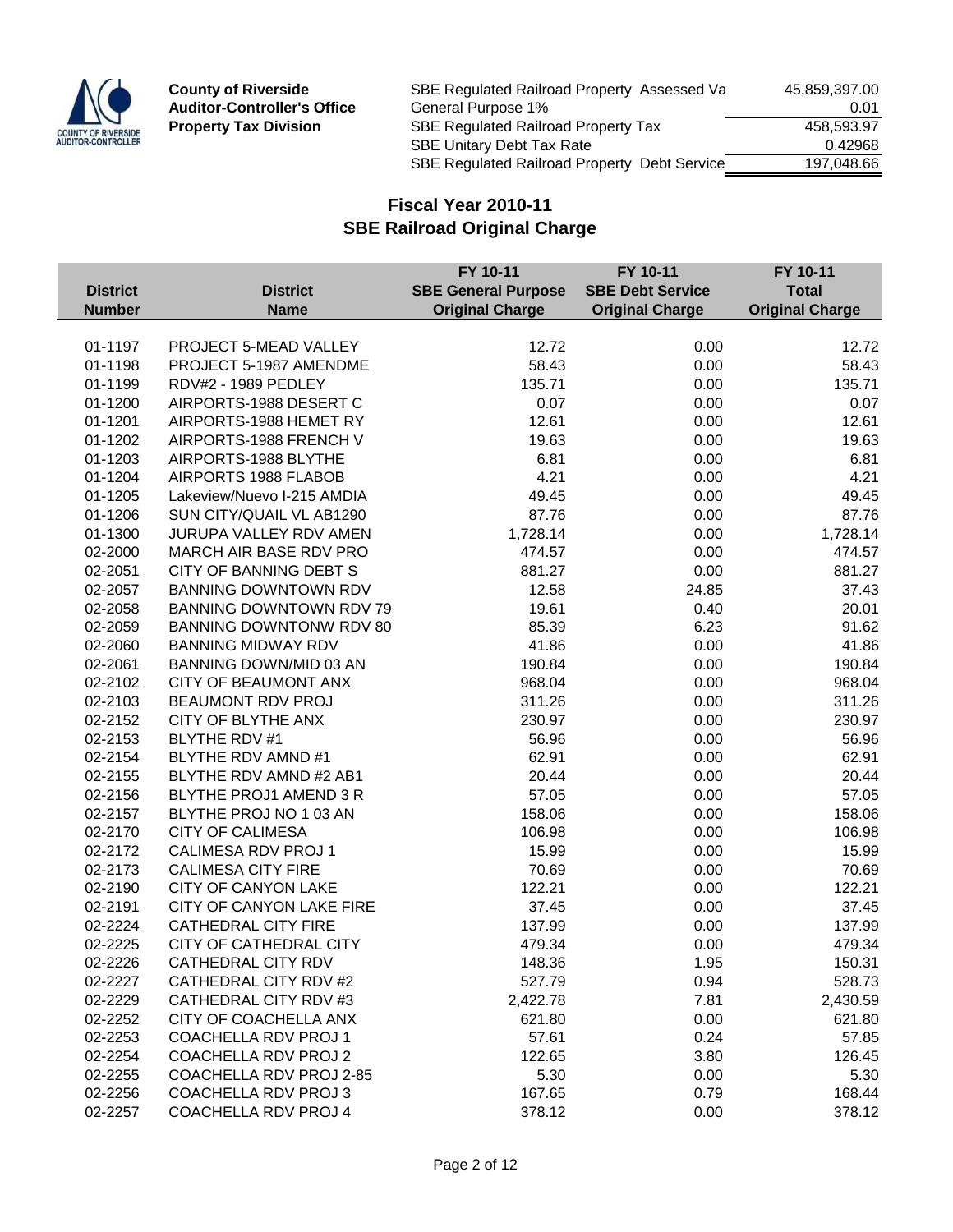

| SBE Regulated Railroad Property Assessed Va         | 45,859,397.00 |
|-----------------------------------------------------|---------------|
| General Purpose 1%                                  | 0.01          |
| <b>SBE Regulated Railroad Property Tax</b>          | 458.593.97    |
| <b>SBE Unitary Debt Tax Rate</b>                    | 0.42968       |
| <b>SBE Regulated Railroad Property Debt Service</b> | 197.048.66    |
|                                                     |               |

|                 |                                  | FY 10-11                   | FY 10-11                | FY 10-11               |
|-----------------|----------------------------------|----------------------------|-------------------------|------------------------|
| <b>District</b> | <b>District</b>                  | <b>SBE General Purpose</b> | <b>SBE Debt Service</b> | <b>Total</b>           |
| <b>Number</b>   | <b>Name</b>                      | <b>Original Charge</b>     | <b>Original Charge</b>  | <b>Original Charge</b> |
|                 |                                  |                            |                         |                        |
| 02-2297         | <b>CORONA TEMESCAL CYN R</b>     | 291.66                     | 0.00                    | 291.66                 |
| 02-2300         | CORONA DOWNTOWN RDV AB           | 190.90                     | 0.00                    | 190.90                 |
| 02-2301         | CITY OF CORONA DEBT SE           | 9,185.08                   | 0.00                    | 9,185.08               |
| 02-2302         | <b>CORONA DOWNTOWN RENEWA</b>    | 20.06                      | 0.25                    | 20.31                  |
| 02-2304         | CORONA REDEV PROJECT A           | 1,030.51                   | 3.62                    | 1,034.13               |
| 02-2308         | CORONA RDV PROJ A-85AN           | 112.07                     | 0.07                    | 112.14                 |
| 02-2309         | CORONA RDV PROJ A-AMD            | 222.50                     | 0.00                    | 222.50                 |
| 02-2310         | CORONA MAIN ST SO. RDV           | 70.91                      | 0.00                    | 70.91                  |
| 02-2318         | CORONA RDV PROJ A-AMEN           | 197.80                     | 0.00                    | 197.80                 |
| 02-2321         | CITY OF DESERT HOT SPR           | 254.45                     | 0.00                    | 254.45                 |
| 02-2323         | DESERT HOT SPGS RDV 1            | 194.97                     | 26.81                   | 221.78                 |
| 02-2327         | DESERT HOT SPGS RDV 2            | 91.34                      | 1.03                    | 92.37                  |
| 02-2328         | DHS #1&2 RDV 98 ANX AB           | 304.92                     | 0.00                    | 304.92                 |
| 02-2352         | <b>CITY OF LAKE ELSINORE</b>     | 489.80                     | 0.00                    | 489.80                 |
| 02-2353         | RANCHO LAGUNA RDV 1              | 568.21                     | 3.00                    | 571.21                 |
| 02-2354         | RANCHO LAGUNA RDV 2              | 931.14                     | 0.88                    | 932.02                 |
| 02-2355         | RANCHO LAGUNA RDV 3              | 275.85                     | 0.00                    | 275.85                 |
| 02-2374         | LA QUINTA NO-LOW                 | 302.64                     | 0.00                    | 302.64                 |
| 02-2375         | CITY OF LA QUINTA                | 457.92                     | 0.00                    | 457.92                 |
| 02-2376         | CITY OF LA QUINTA RDV            | 4,125.18                   | 5.35                    | 4,130.53               |
| 02-2378         | LA QUINTA PROJECT #2             | 2,219.72                   | 0.00                    | 2,219.72               |
| 02-2405         | HEMET REDEVELOPMENT AG           | 772.57                     | 1.35                    | 773.92                 |
| 02-2407         | CITY OF HEMET BASIC AR           | 1,712.18                   | 0.00                    | 1,712.18               |
| 02-2412         | HEMET FARMERS FAIR RDV           | 28.25                      | 0.00                    | 28.25                  |
| 02-2413         | <b>HEMET WESTON PARK RDV</b>     | 28.52                      | 0.00                    | 28.52                  |
| 02-2414         | <b>HEMET DOWNTOWN RDV</b>        | 19.21                      | 0.00                    | 19.21                  |
| 02-2415         | <b>COMBINED COMMERCIAL RD</b>    | 160.73                     | 0.00                    | 160.73                 |
| 02-2425         | <b>CONSOL. WHITEWATER RDV</b>    | 3,071.17                   | 4.60                    | 3,075.77               |
| 02-2441         | <b>CITY OF INDIAN WELLS</b>      | 95.95                      | 0.00                    | 95.95                  |
| 02-2448         | <b>INDIAN WELLS NO-LOW</b>       | 103.60                     | 0.00                    | 103.60                 |
| 02-2451         | CITY OF INDIO DEBT SER           | 2,207.98                   | 0.00                    | 2,207.98               |
| 02-2452         | INDIO CENTRE RENEWAL P           | 10.37                      | 5.56                    | 15.93                  |
| 02-2453         | <b>INDIO CENTRE RENEWAL P 83</b> | 175.53                     | 0.82                    | 176.35                 |
| 02-2454         | DATE CAPITAL PROJ                | 423.86                     | 0.60                    | 424.46                 |
| 02-2463         | <b>INDIO MERGER RDV PROJ</b>     | 384.71                     | 0.00                    | 384.71                 |
| 02-2490         | CITY OF MORENO VALLEY            | 1,673.89                   | 0.00                    | 1,673.89               |
| 02-2492         | <b>MORENO VALLEY RDV</b>         | 1,727.93                   | 0.00                    | 1,727.93               |
| 02-2493         | <b>MORENO VALLEY FIRE</b>        | 449.76                     | 0.00                    | 449.76                 |
| 02-2494         | CITY OF MORENO VL LIBRARY        | 124.84                     | 0.00                    | 124.84                 |
| 02-2495         | <b>CITY OF MURRIETA</b>          | 1,064.10                   | 0.00                    | 1,064.10               |
| 02-2498         | <b>CITY OF MURRIETA LIBRA</b>    | 124.93                     | 0.00                    | 124.93                 |
| 02-2499         | MURRIETA RDV P AB1290            | 607.04                     | 0.00                    | 607.04                 |
|                 |                                  |                            |                         |                        |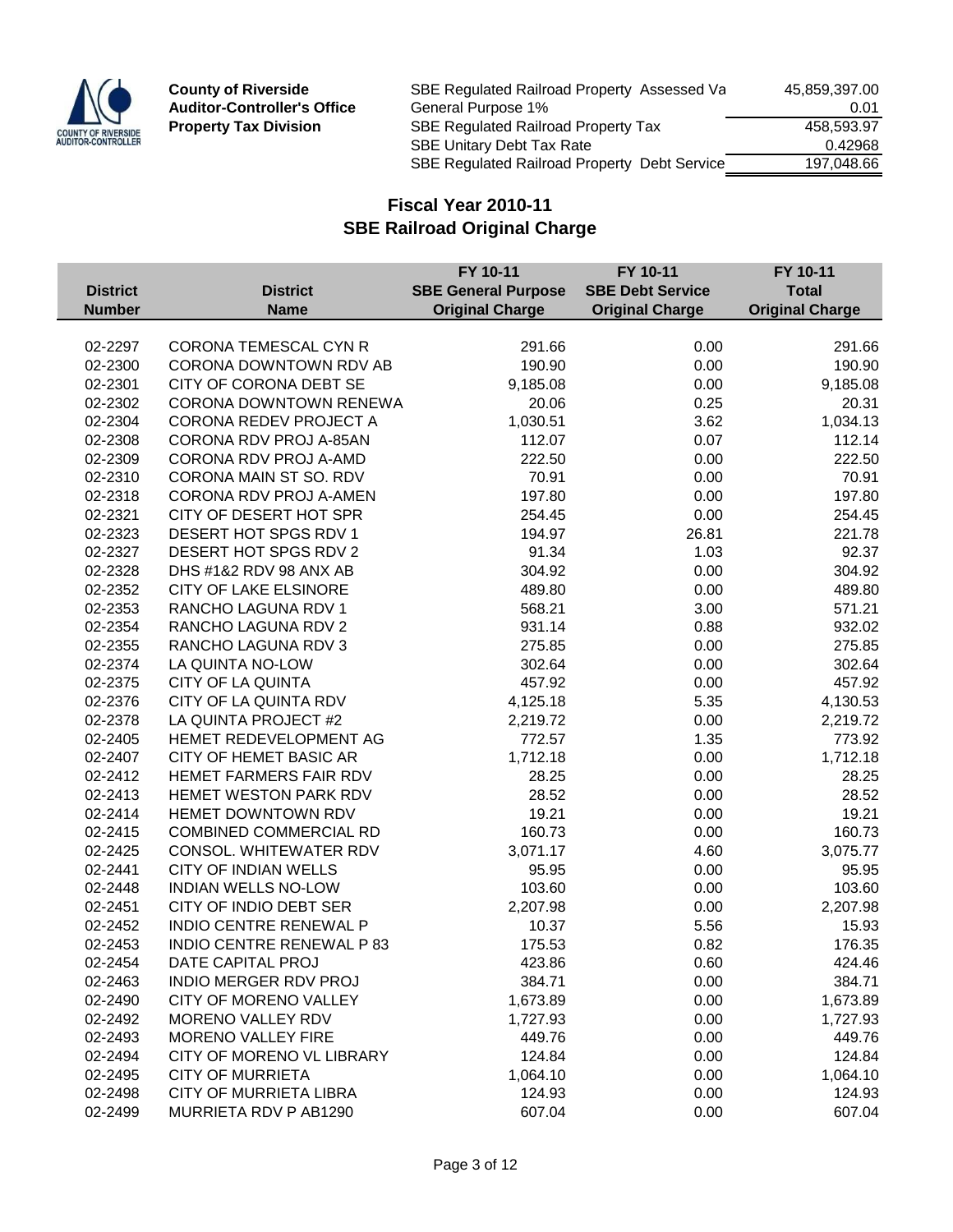

| SBE Regulated Railroad Property Assessed Va  | 45,859,397.00 |
|----------------------------------------------|---------------|
| General Purpose 1%                           | 0.01          |
| <b>SBE Regulated Railroad Property Tax</b>   | 458.593.97    |
| <b>SBE Unitary Debt Tax Rate</b>             | 0.42968       |
| SBE Regulated Railroad Property Debt Service | 197.048.66    |
|                                              |               |

|                 |                               | FY 10-11                   | FY 10-11                | FY 10-11               |
|-----------------|-------------------------------|----------------------------|-------------------------|------------------------|
| <b>District</b> | <b>District</b>               | <b>SBE General Purpose</b> | <b>SBE Debt Service</b> | <b>Total</b>           |
| <b>Number</b>   | <b>Name</b>                   | <b>Original Charge</b>     | <b>Original Charge</b>  | <b>Original Charge</b> |
|                 |                               |                            |                         |                        |
| 02-2500         | MURRIETA RDV 2006 AMEND AB1   | 69.41                      |                         | 69.41                  |
| 02-2501         | <b>CITY OF NORCO</b>          | 279.29                     | 0.00                    | 279.29                 |
| 02-2505         | NORCO REDV PROJ 1             | 199.70                     | 0.31                    | 200.01                 |
| 02-2506         | NORCO REDV 84 ANX             | 986.34                     | 4.18                    | 990.52                 |
| 02-2507         | NORCO RDV AMEND 3             | 20.01                      | 0.00                    | 20.01                  |
| 02-2580         | <b>CITY OF PALM DESERT</b>    | 513.44                     | 0.00                    | 513.44                 |
| 02-2582         | PALM DESERT REDVEV PROJ 1     | 778.95                     | 11.55                   | 790.50                 |
| 02-2583         | PALM DESERT REDV 82 AN        | 3,424.41                   | 3.05                    | 3,427.46               |
| 02-2584         | PALM DESERT RDV 2             | 1,524.08                   | 0.00                    | 1,524.08               |
| 02-2586         | PALM DESERT RDV 3             | 361.15                     | 0.00                    | 361.15                 |
| 02-2587         | PALM DESERT RDV 4             | 1,117.19                   | 0.00                    | 1,117.19               |
| 02-2590         | PALM DESERT NO-LOW            | 173.84                     | 0.00                    | 173.84                 |
| 02-2601         | CITY OF PALM SPRINGS D        | 2,277.35                   | 0.00                    | 2,277.35               |
| 02-2607         | PALM SPRGS CENT BUS REDEV I   | 164.87                     | 0.00                    | 164.87                 |
| 02-2608         | CITY OF PALM SPGS TAQ-AND RI  | 116.04                     | 1.95                    | 117.99                 |
| 02-2613         | <b>OASIS RDV PROJECT</b>      | 35.34                      | 0.00                    | 35.34                  |
| 02-2614         | N.PALM CANYON RDV             | 96.38                      | 1.98                    | 98.36                  |
| 02-2615         | HIGHLAND-GATEWAY RDV          | 69.78                      | 0.00                    | 69.78                  |
| 02-2616         | RAMON-BOGIE RDV PROJ          | 115.55                     | 0.39                    | 115.94                 |
| 02-2617         | SO. PALM CANYON RDV           | 65.76                      | 0.81                    | 66.57                  |
| 02-2618         | <b>BARISTO-FARRELL RDV</b>    | 246.13                     | 6.75                    | 252.88                 |
| 02-2622         | PALM SPRINGS RDV PROJ 9       | 382.86                     | 0.00                    | 382.86                 |
| 02-2623         | PALM SPRINGS CANYON RDV       | 173.61                     | 0.00                    | 173.61                 |
| 02-2651         | <b>CITY OF PERRIS</b>         | 1,388.02                   | 0.00                    | 1,388.02               |
| 02-2655         | RDV PROJ 1987                 | 224.60                     | 0.00                    | 224.60                 |
| 02-2656         | PERRIS RDV PROJECT C &        | 299.46                     | 5.71                    | 305.17                 |
| 02-2657         | PERRIS RDV PROJECT 94         | 426.34                     | 0.00                    | 426.34                 |
| 02-2681         | <b>CITY OF RANCHO MIRAGE</b>  | 239.80                     | 0.00                    | 239.80                 |
| 02-2682         | RANCHO MIRAGE WHITEWATER      | 1,582.22                   | 3.52                    | 1,585.74               |
| 02-2690         | RANCHO MIRAGE RDV-84 P        | 2,467.14                   | 1.85                    | 2,468.99               |
| 02-2701         | <b>CITY OF RIVERSIDE DEBT</b> | 14,997.05                  | 0.00                    | 14,997.05              |
| 02-2703         | SYCAMORE CYN BOX SPRGS PAI    | 569.08                     | 0.44                    | 569.52                 |
| 02-2704         | SYC/BOX SPRGS-IND PK RDV AB   | 15.11                      | 0.00                    | 15.11                  |
| 02-2705         | RIV MALL & WHITE PK - 85 ANX  | 74.84                      | 0.00                    | 74.84                  |
| 02-2706         | RIVERSIDE MALL & WHITE PK 75  | 392.67                     | 4.32                    | 396.99                 |
| 02-2707         | RIV MALL & WHITE PK RENEWAL   | 129.74                     | 29.77                   | 159.51                 |
| 02-2708         | CASA BLANCA REDEVEL PR        | 269.65                     | 1.18                    | 270.83                 |
| 02-2709         | AIRPORT INDUST REDEVEL        | 153.45                     | 1.40                    | 154.85                 |
| 02-2710         | AIRPORT INDUS REDEV PR        | 174.43                     | 0.35                    | 174.78                 |
| 02-2711         | EASTSIDE REDEVELOPMENT        | 9.25                       | 0.14                    | 9.39                   |
| 02-2712         | <b>CENTRAL INDUSTRIAL RED</b> | 111.54                     | 1.71                    | 113.25                 |
| 02-2713         | ARLINGTON CENTER PROJ         | 15.11                      | 0.42                    | 15.53                  |
|                 |                               |                            |                         |                        |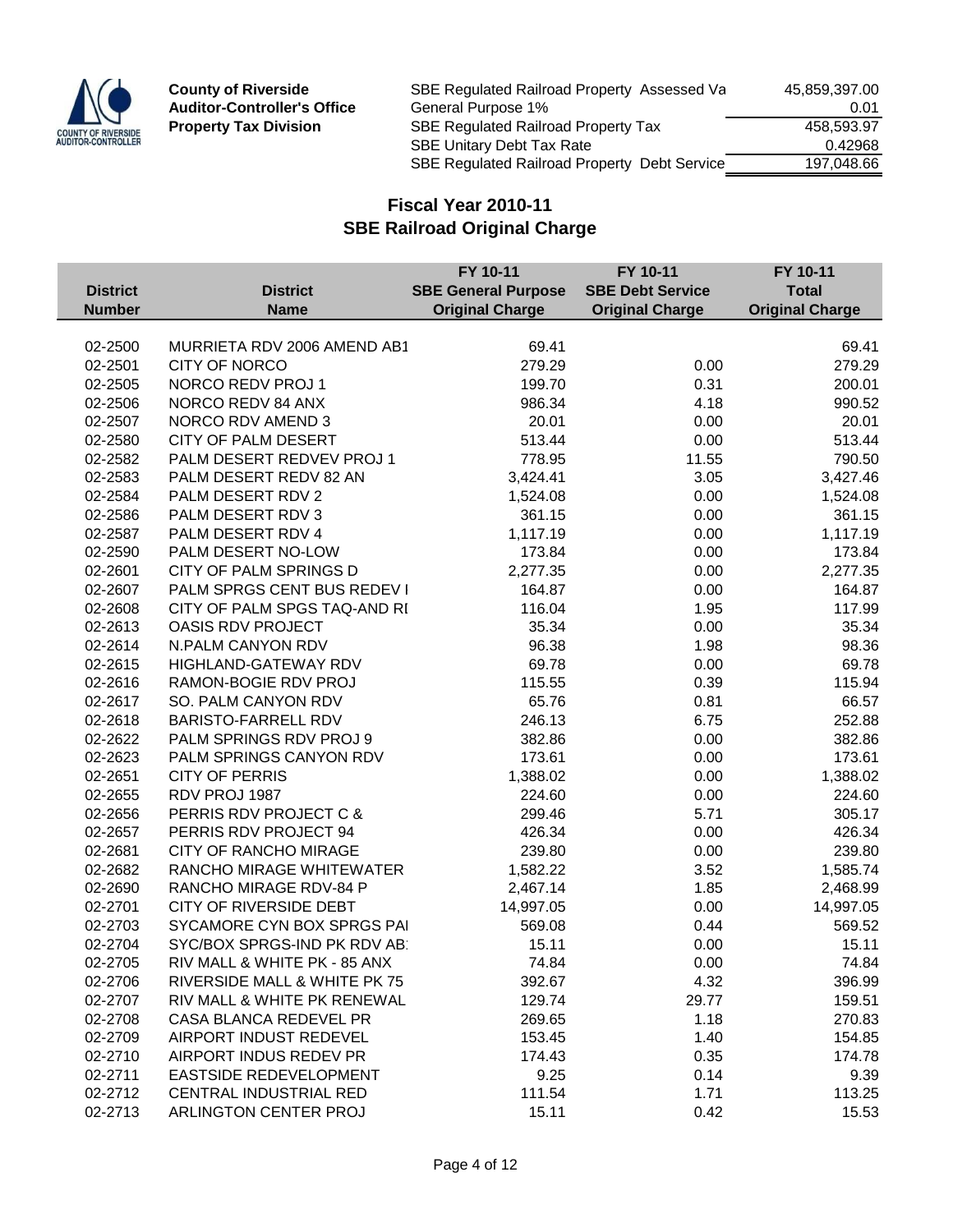

| SBE Regulated Railroad Property Assessed Va  | 45,859,397.00 |
|----------------------------------------------|---------------|
| General Purpose 1%                           | 0.01          |
| <b>SBE Regulated Railroad Property Tax</b>   | 458.593.97    |
| <b>SBE Unitary Debt Tax Rate</b>             | 0.42968       |
| SBE Regulated Railroad Property Debt Service | 197.048.66    |
|                                              |               |

|                 |                                | FY 10-11                   | FY 10-11                | FY 10-11               |
|-----------------|--------------------------------|----------------------------|-------------------------|------------------------|
| <b>District</b> | <b>District</b>                | <b>SBE General Purpose</b> | <b>SBE Debt Service</b> | <b>Total</b>           |
| <b>Number</b>   | <b>Name</b>                    | <b>Original Charge</b>     | <b>Original Charge</b>  | <b>Original Charge</b> |
|                 |                                |                            |                         |                        |
| 02-2714         | <b>CENTRAL INDUST RDV - 85</b> | 271.78                     | 0.16                    | 271.94                 |
| 02-2715         | AIRPORT INDUST RDV - 85        | 43.87                      | 0.20                    | 44.07                  |
| 02-2716         | CENTRAL INDUST RDV 98          | 7.69                       | 0.00                    | 7.69                   |
| 02-2717         | MAGNOLIA CENTER RDV PR         | 249.81                     | 0.00                    | 249.81                 |
| 02-2718         | ARLINGTON AMND 3 RDV A         | 295.80                     | 0.00                    | 295.80                 |
| 02-2719         | LA SIERRA/ARLANZA RDV          | 1,191.14                   |                         | 1,191.14               |
| 02-2724         | ARLINGTON NO 3 04AX AB         | 71.78                      | 0.00                    | 71.78                  |
| 02-2725         | ARLINGTON NO 3 04AX E&         | 34.19                      | 0.00                    | 34.19                  |
| 02-2726         | HUNTER PARK/NORTHSIDE          | 588.65                     | 0.00                    | 588.65                 |
| 02-2802         | CITY OF SAN JACINTO AN         | 520.94                     | 0.00                    | 520.94                 |
| 02-2803         | CITY OF SAN JACINTO RD         | 286.88                     | 2.30                    | 289.18                 |
| 02-2804         | SOBOBA SPRGS RDV PLT P         | 37.17                      | 0.26                    | 37.43                  |
| 02-2805         | SAN JACINTO RDV AMEND          | 135.47                     | 0.00                    | 135.47                 |
| 02-2900         | <b>CITY OF TEMECULA</b>        | 848.96                     | 0.00                    | 848.96                 |
| 02-2910         | TEMECULA PROJ #1 - 198         | 1,530.66                   | 0.00                    | 1,530.66               |
| 02-2917         | CITY OF TEMECULA INC D         | 119.00                     | 0.00                    | 119.00                 |
| 02-3100         | <b>CITY OF MENIFEE</b>         | 231.94                     |                         | 231.94                 |
| 02-3200         | <b>CITY OF WILDOMAR</b>        | 73.57                      |                         | 73.57                  |
| 03-0004         | YUCAIPA UNIFIED SCHOOL         | 314.01                     | 0.00                    | 314.01                 |
| 03-0009         | SAN BERNARDINO VAL COM         | 24.01                      | 0.00                    | 24.01                  |
| 03-0018         | <b>COLTON JOINT UNIFIED S</b>  | 25.28                      | 0.00                    | 25.28                  |
| 03-0501         | ALVORD UNIFIED SCHOOL          | 5,020.64                   | 0.00                    | 5,020.64               |
| 03-0801         | <b>BANNING UNIFIED SCHOOL</b>  | 3,630.18                   | 0.00                    | 3,630.18               |
| 03-1101         | BEAUMONT UNIFIED SCHOO         | 5,143.07                   | 0.00                    | 5,143.07               |
| 03-1601         | <b>COACHELLA VALLEY UNIFI</b>  | 7,562.98                   | 0.00                    | 7,562.98               |
| 03-1701         | CORONA NORCO UNIFIED S         | 23,686.34                  | 0.00                    | 23,686.34              |
| 03-2001         | DESERT SANDS UNIFIED S         | 7,160.60                   | 7,536.84                | 14,697.44              |
| 03-2201         | DESERT CENTER UNIFIED          | 17.91                      | 0.00                    | 17.91                  |
| 03-2301         | LAKE ELSINORE UNIFIED          | 1,882.34                   | 0.00                    | 1,882.34               |
| 03-3201         | HEMET UNIFIED SCHOOL           | 5,571.50                   | 0.00                    | 5,571.50               |
| 03-3601         | JURUPA UNIFIED SCHOOL          | 12,667.55                  | 0.00                    | 12,667.55              |
| 03-3901         | <b>MENIFEE SCHOOL</b>          | 173.89                     | 0.00                    | 173.89                 |
| 03-4201         | MORENO VALLEY UNIFIED          | 3,398.76                   | 0.00                    | 3,398.76               |
| 03-4501         | MURRIETA UNIFIED               | 2,897.21                   | 0.00                    | 2,897.21               |
| 03-4701         | <b>NUVIEW SCHOOL</b>           | 64.46                      | 0.00                    | 64.46                  |
| 03-5101         | PALM SPRINGS UNIFIED S         | 5,419.00                   | 0.00                    | 5,419.00               |
| 03-5301         | PALO VERDE UNIFIED SCH         | 2,031.85                   | 0.00                    | 2,031.85               |
| 03-5401         | PALO VERDE COMMUNITY C         | 355.35                     | 0.00                    | 355.35                 |
| 03-5701         | PERRIS SCHOOL                  | 324.23                     | 0.00                    | 324.23                 |
| 03-5801         | RIVERSIDE UNIFIED SCHO         | 49,333.23                  | 0.00                    | 49,333.23              |
| 03-6101         | ROMOLAND SCHOOL                | 226.51                     | 0.00                    | 226.51                 |
| 03-6301         | SAN JACINTO UNIFIED SC         | 1,524.70                   | 0.00                    | 1,524.70               |
|                 |                                |                            |                         |                        |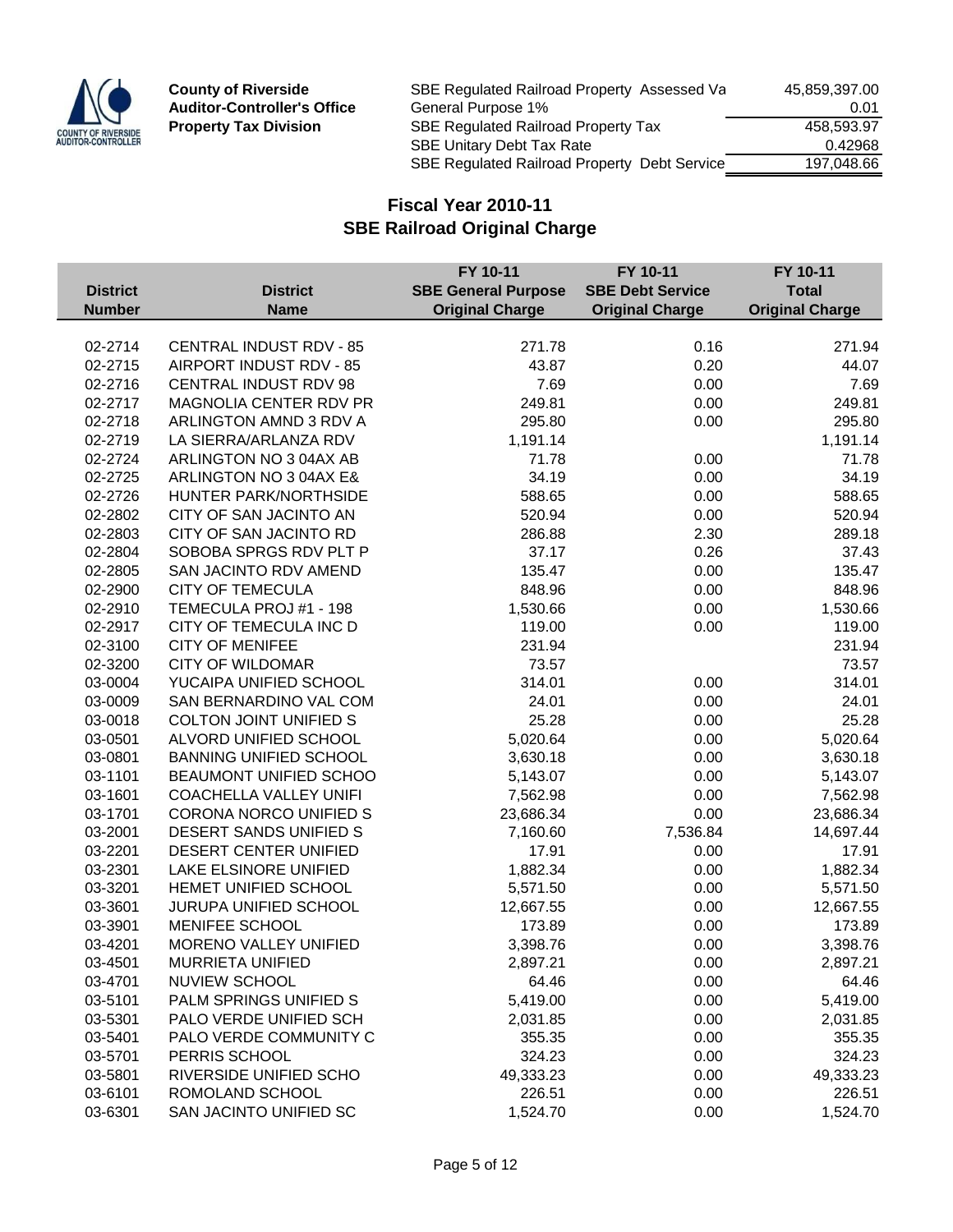

| SBE Regulated Railroad Property Assessed Va  | 45,859,397.00 |
|----------------------------------------------|---------------|
| General Purpose 1%                           | 0.01          |
| <b>SBE Regulated Railroad Property Tax</b>   | 458.593.97    |
| <b>SBE Unitary Debt Tax Rate</b>             | 0.42968       |
| SBE Regulated Railroad Property Debt Service | 197.048.66    |
|                                              |               |

|                 |                               | FY 10-11                   | FY 10-11                | FY 10-11               |
|-----------------|-------------------------------|----------------------------|-------------------------|------------------------|
| <b>District</b> | <b>District</b>               | <b>SBE General Purpose</b> | <b>SBE Debt Service</b> | <b>Total</b>           |
| <b>Number</b>   | <b>Name</b>                   | <b>Original Charge</b>     | <b>Original Charge</b>  | <b>Original Charge</b> |
|                 |                               |                            |                         |                        |
| 03-6501         | <b>TEMECULA UNIFIED</b>       | 3,891.70                   | 0.00                    | 3,891.70               |
| 03-6520         | TEMECULA UNIFIED B & I        | 0.00                       | 1,642.59                | 1,642.59               |
| 03-8001         | VAL VERDE UNIF                | 2,249.03                   | 0.00                    | 2,249.03               |
| 03-8601         | PERRIS UNION HIGH SCHO        | 3,211.62                   | 0.00                    | 3,211.62               |
| 03-9001         | DESERT COMMUNITY COLLE        | 4,255.75                   | 0.00                    | 4,255.75               |
| 03-9101         | <b>RIVERSIDE CITY COMMUNI</b> | 12,987.33                  | 0.00                    | 12,987.33              |
| 03-9201         | MT SAN JACINTO JUNIOR         | 3,382.15                   | 0.00                    | 3,382.15               |
| 03-9830         | ELSINORE AREA ELEM SCH        | 1,674.95                   | 0.00                    | 1,674.95               |
| 03-9831         | PERRIS AREA ELEM SCHOO        | 2,583.48                   | 0.00                    | 2,583.48               |
| 03-9832         | PERRIS JR HIGH AREA FU        | 1,721.66                   | 0.00                    | 1,721.66               |
| 03-9896         | RIV. CO. OFFICE OF EDU        | 14,477.74                  | 0.00                    | 14,477.74              |
| 04-1110         | RIV CO REG PARK & OPEN        | 1,111.91                   | 0.00                    | 1,111.91               |
| 04-1351         | FLOOD CONTROL ADMINIST        | 814.98                     | 0.00                    | 814.98                 |
| 04-1361         | FLOOD CONTROL ZONE 1          | 4,971.29                   | 0.00                    | 4,971.29               |
| 04-1362         | FLOOD CONTROL ZONE 2          | 2,628.46                   | 0.00                    | 2,628.46               |
| 04-1363         | FLOOD CONTROL ZONE 3          | 133.79                     | 0.00                    | 133.79                 |
| 04-1364         | FLOOD CONTROL ZONE 4          | 2,144.96                   | 0.00                    | 2,144.96               |
| 04-1365         | FLOOD CONTROL ZONE 5          | 952.94                     | 0.00                    | 952.94                 |
| 04-1366         | FLOOD CONTROL ZONE 6          | 386.66                     | 0.00                    | 386.66                 |
| 04-1367         | FLOOD CONTROL ZONE 7          | 318.13                     | 0.00                    | 318.13                 |
| 04-1701         | <b>COUNTY SERVICE AREA 1</b>  | 0.31                       | 0.00                    | 0.31                   |
| 04-1702         | <b>COUNTY SERVICE AREA 2</b>  | 0.02                       | 0.00                    | 0.02                   |
| 04-1713         | <b>COUNTY SERVICE AREA 12</b> | 0.07                       | 0.00                    | 0.07                   |
| 04-1714         | <b>COUNTY SERVICE AREA 13</b> | 0.37                       | 0.00                    | 0.37                   |
| 04-1716         | <b>COUNTY SERVICE AREA 15</b> | 1.52                       | 0.00                    | 1.52                   |
| 04-1718         | <b>COUNTY SERVICE AREA 17</b> | 0.11                       | 0.00                    | 0.11                   |
| 04-1722         | <b>COUNTY SERVICE AREA 20</b> | 0.01                       | 0.00                    | 0.01                   |
| 04-1723         | <b>COUNTY SERVICE AREA 21</b> | 1.00                       | 0.00                    | 1.00                   |
| 04-1724         | <b>COUNTY SERVICE AREA 22</b> | 0.13                       | 0.00                    | 0.13                   |
| 04-1725         | <b>COUNTY SERVICE AREA 23</b> | 0.06                       | 0.00                    | 0.06                   |
| 04-1726         | <b>COUNTY SERVICE AREA 24</b> | 0.01                       | 0.00                    | 0.01                   |
| 04-1729         | <b>COUNTY SERVICE AREA 27</b> | 2.18                       | 0.00                    | 2.18                   |
| 04-1733         | <b>COUNTY SERVICE AREA 30</b> | 1.00                       | 0.00                    | 1.00                   |
| 04-1736         | <b>COUNTY SERVICE AREA 33</b> | 0.46                       | 0.00                    | 0.46                   |
| 04-1739         | <b>COUNTY SERVICE AREA 36</b> | 5.94                       | 0.00                    | 5.94                   |
| 04-1742         | <b>COUNTY SERVICE AREA 38</b> | 4.90                       | 0.00                    | 4.90                   |
| 04-1745         | <b>COUNTY SERVICE AREA 41</b> | 9.47                       | 0.00                    | 9.47                   |
| 04-1747         | <b>COUNTY SERVICE AREA 43</b> | 2.22                       | 0.00                    | 2.22                   |
| 04-1752         | <b>COUNTY SERVICE AREA 47</b> | 0.93                       | 0.00                    | 0.93                   |
| 04-1756         | <b>COUNTY SERVICE AREA 51</b> | 2.71                       | 0.00                    | 2.71                   |
| 04-1757         | <b>COUNTY SERVICE AREA 52</b> | 2.66                       | 0.00                    | 2.66                   |
| 04-1758         | <b>COUNTY SERVICE AREA 53</b> | 0.03                       | 0.00                    | 0.03                   |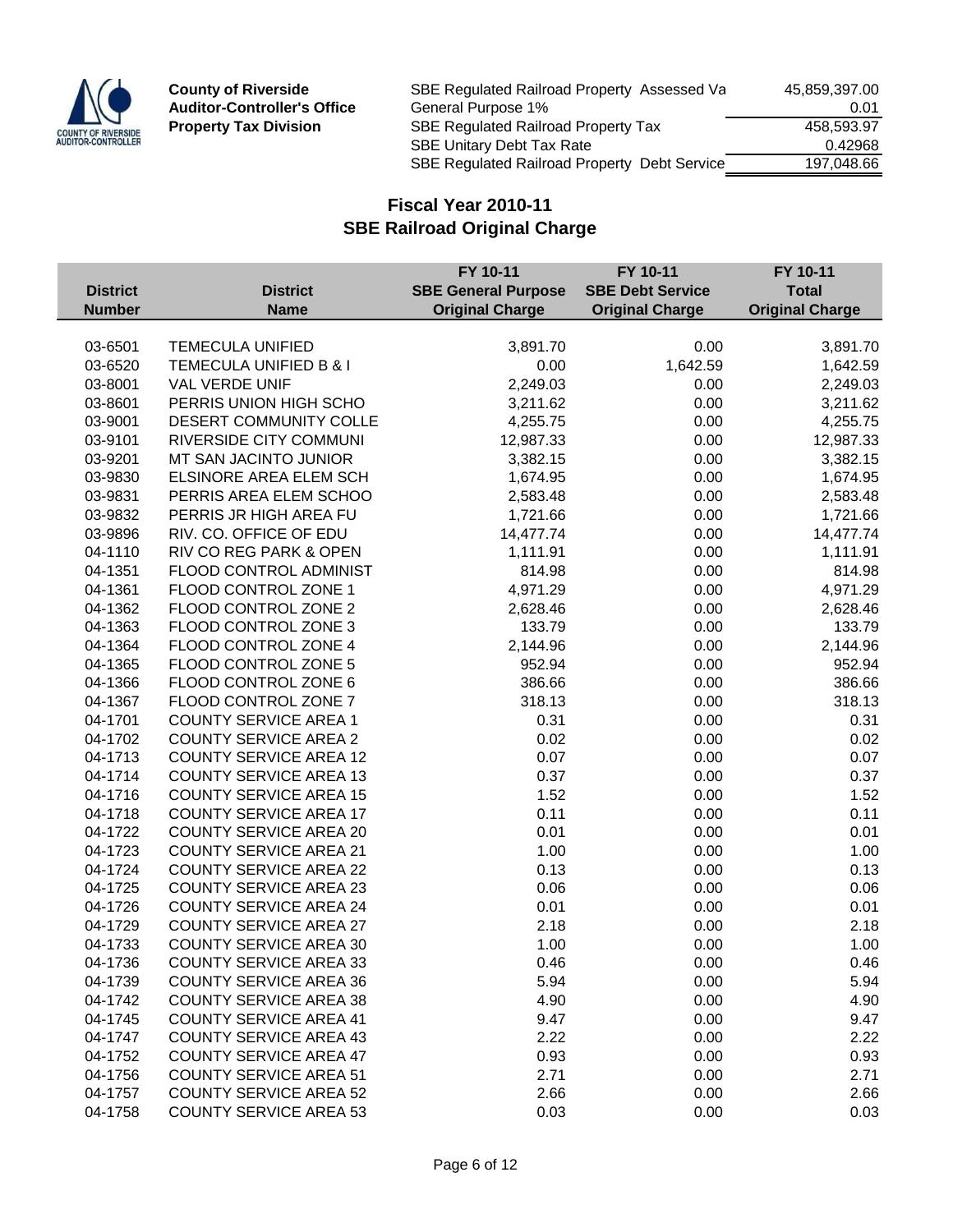

| SBE Regulated Railroad Property Assessed Va  | 45,859,397.00 |
|----------------------------------------------|---------------|
| General Purpose 1%                           | 0.01          |
| <b>SBE Regulated Railroad Property Tax</b>   | 458.593.97    |
| <b>SBE Unitary Debt Tax Rate</b>             | 0.42968       |
| SBE Regulated Railroad Property Debt Service | 197.048.66    |
|                                              |               |

|                 |                                    | FY 10-11                   | FY 10-11                | FY 10-11               |
|-----------------|------------------------------------|----------------------------|-------------------------|------------------------|
| <b>District</b> | <b>District</b>                    | <b>SBE General Purpose</b> | <b>SBE Debt Service</b> | <b>Total</b>           |
| <b>Number</b>   | <b>Name</b>                        | <b>Original Charge</b>     | <b>Original Charge</b>  | <b>Original Charge</b> |
|                 |                                    |                            |                         |                        |
| 04-1765         | <b>COUNTY SERVICE AREA 59</b>      | 0.34                       | 0.00                    | 0.34                   |
| 04-1766         | <b>COUNTY SERVICE AREA 60</b>      | 0.54                       | 0.00                    | 0.54                   |
| 04-1768         | <b>COUNTY SERVICE AREA 62</b>      | 2.32                       | 0.00                    | 2.32                   |
| 04-1774         | <b>COUNTY SERVICE AREA 67</b>      | 0.27                       | 0.00                    | 0.27                   |
| 04-1776         | <b>COUNTY SERVICE AREA 69</b>      | 7.05                       | 0.00                    | 7.05                   |
| 04-1777         | <b>COUNTY SERVICE AREA 70</b>      | 3.82                       | 0.00                    | 3.82                   |
| 04-1779         | <b>COUNTY SERVICE AREA 72</b>      | 0.27                       | 0.00                    | 0.27                   |
| 04-1781         | <b>COUNTY SERVICE AREA 73</b>      | 8.04                       | 0.00                    | 8.04                   |
| 04-1783         | <b>COUNTY SERVICE AREA 75</b>      | 0.27                       | 0.00                    | 0.27                   |
| 04-1788         | <b>COUNTY SERVICE AREA 80</b>      | 3.16                       | 0.00                    | 3.16                   |
| 04-1790         | <b>COUNTY SERVICE AREA 62 DEBT</b> | 0.00                       | 115.82                  | 115.82                 |
| 04-1791         | <b>COUNTY SERVICE AREA 82</b>      | 0.02                       | 0.00                    | 0.02                   |
| 04-1793         | <b>COUNTY SERVICE AREA 84</b>      | 2.75                       | 0.00                    | 2.75                   |
| 04-1794         | <b>COUNTY SERVICE AREA 85</b>      | 2.13                       | 0.00                    | 2.13                   |
| 04-1795         | <b>COUNTY SERVICE AREA 86</b>      | 88.17                      | 0.00                    | 88.17                  |
| 04-1796         | <b>COUNTY SERVICE AREA 87</b>      | 0.74                       | 0.00                    | 0.74                   |
| 04-1799         | <b>COUNTY SERVICE AREA 89</b>      | 0.37                       | 0.00                    | 0.37                   |
| 04-1802         | <b>COUNTY SERVICE AREA 91</b>      | 0.94                       | 0.00                    | 0.94                   |
| 04-1803         | <b>COUNTY SERVICE AREA 92</b>      | 0.02                       | 0.00                    | 0.02                   |
| 04-1804         | <b>COUNTY SERVICE AREA 93</b>      | 40.46                      | 0.00                    | 40.46                  |
| 04-1805         | <b>COUNTY SERVICE AREA 94</b>      | 0.18                       | 0.00                    | 0.18                   |
| 04-1808         | <b>COUNTY SERVICE AREA 97</b>      | 0.62                       | 0.00                    | 0.62                   |
| 04-1814         | <b>COUNTY SERVICE AREA 102</b>     | 0.02                       | 0.00                    | 0.02                   |
| 04-1815         | <b>COUNTY SERVICE AREA 103</b>     | 0.22                       | 0.00                    | 0.22                   |
| 04-1816         | <b>COUNTY SERVICE AREA 104</b>     | 4.83                       | 0.00                    | 4.83                   |
| 04-1817         | <b>COUNTY SERVICE AREA 105</b>     | 2.46                       | 0.00                    | 2.46                   |
| 04-1820         | <b>COUNTY SERVICE AREA 108</b>     | 1.53                       | 0.00                    | 1.53                   |
| 04-1825         | <b>COUNTY SERVICE AREA 113</b>     | 0.14                       | 0.00                    | 0.14                   |
| 04-1837         | <b>COUNTY SERVICE AREA 125</b>     | 59.12                      | 0.00                    | 59.12                  |
| 04-1838         | <b>COUNTY SERVICE AREA 126</b>     | 235.76                     | 0.00                    | 235.76                 |
| 04-1845         | <b>COUNTY SERVICE AREA 145</b>     | 2.03                       | 0.00                    | 2.03                   |
| 04-1854         | RANCHO MIRAGE CSD FIRE             | 157.29                     | 0.00                    | 157.29                 |
| 04-1855         | RANCHO MIRAGE CSD LIBR             | 65.70                      | 0.00                    | 65.70                  |
| 04-4005         | SUMMIT CEMETERY DISTRI             | 396.61                     | 0.00                    | 396.61                 |
| 04-4015         | <b>COACHELLA VALLEY PUBLI</b>      | 85.59                      | 0.00                    | 85.59                  |
| 04-4018         | <b>ELSINORE VALLEY CEMETE</b>      | 45.50                      | 0.00                    | 45.50                  |
| 04-4025         | <b>MURRIETA CEMETERY</b>           | 17.55                      | 0.00                    | 17.55                  |
| 04-4031         | PALM SPRINGS PUBLIC CE             | 18.06                      | 0.00                    | 18.06                  |
| 04-4035         | <b>PALO VERDE CEMETERY</b>         | 24.96                      | 0.00                    | 24.96                  |
| 04-4038         | PERRIS VALLEY CEMETERY             | 38.25                      | 0.00                    | 38.25                  |
| 04-4041         | SAN JACINTO VALLEY CEM             | 58.82                      | 0.00                    | 58.82                  |
| 04-4045         | TEMECULA PUBLIC CEMETE             | 39.23                      | 0.00                    | 39.23                  |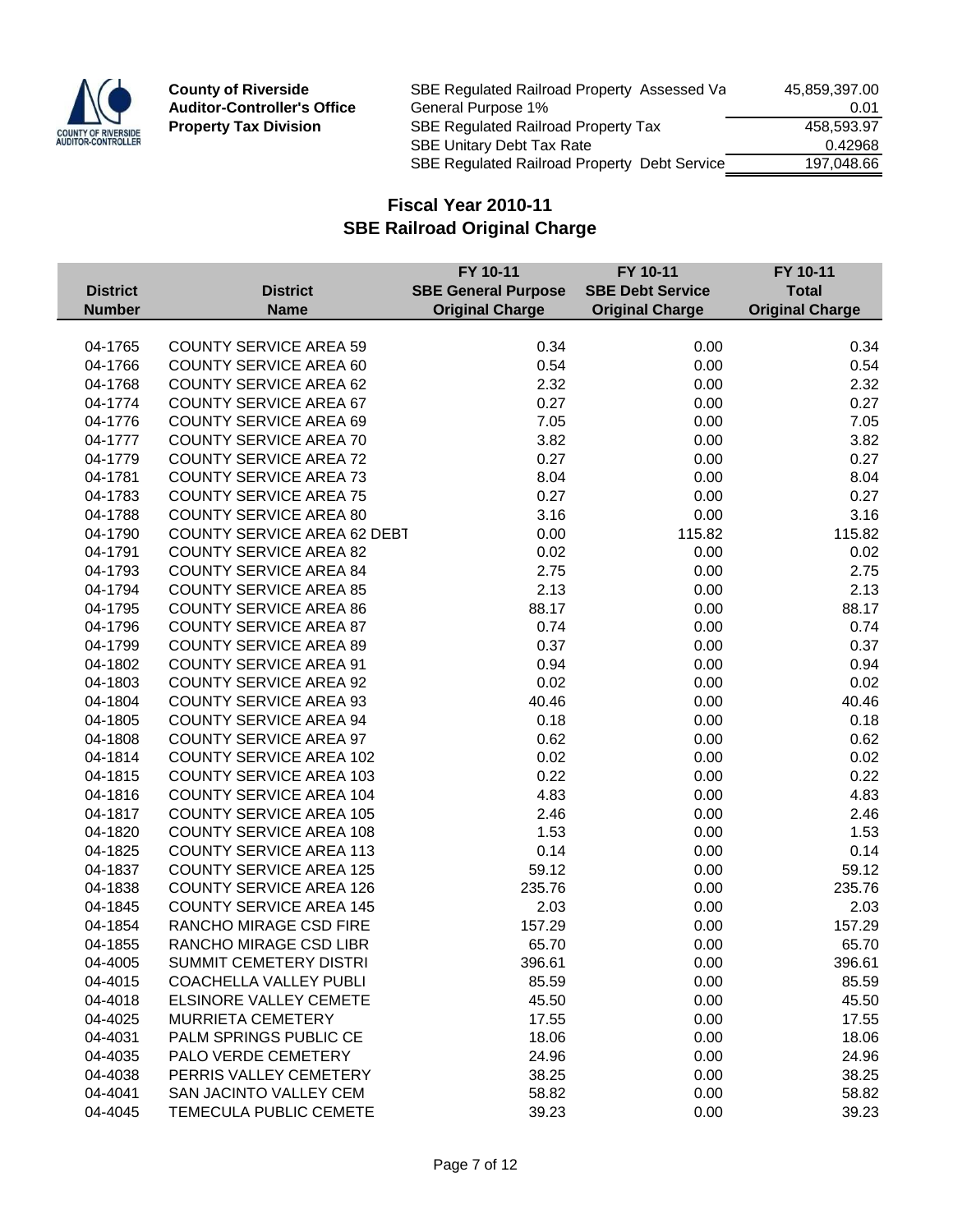

| SBE Regulated Railroad Property Assessed Va         | 45,859,397.00 |
|-----------------------------------------------------|---------------|
| General Purpose 1%                                  | 0.01          |
| SBE Regulated Railroad Property Tax                 | 458.593.97    |
| <b>SBE Unitary Debt Tax Rate</b>                    | 0.42968       |
| <b>SBE Regulated Railroad Property Debt Service</b> | 197.048.66    |
|                                                     |               |

|                 |                                   | FY 10-11                   | FY 10-11                | FY 10-11               |
|-----------------|-----------------------------------|----------------------------|-------------------------|------------------------|
| <b>District</b> | <b>District</b>                   | <b>SBE General Purpose</b> | <b>SBE Debt Service</b> | <b>Total</b>           |
| <b>Number</b>   | <b>Name</b>                       | <b>Original Charge</b>     | <b>Original Charge</b>  | <b>Original Charge</b> |
|                 |                                   |                            |                         |                        |
| 04-4047         | <b>WILDOMAR CEMETERY</b>          | 31.61                      | 0.00                    | 31.61                  |
| 04-4110         | CATHEDRAL CITY COMM SE            | 4.36                       | 0.00                    | 4.36                   |
| 04-4111         | CATHEDRAL CITY CS ZN A            | 0.76                       | 0.00                    | 0.76                   |
| 04-4112         | CATHEDRAL CITY CS ZN B            | 18.13                      | 0.00                    | 18.13                  |
| 04-4121         | <b>EDGEMONT COMMUNITY SER</b>     | 193.78                     | 0.00                    | 193.78                 |
| 04-4126         | EDGEMONT COM SERV DIST            | 0.87                       | 0.00                    | 0.87                   |
| 04-4151         | <b>JURUPA COMMUNITY SERVI</b>     | 1,050.73                   | 0.00                    | 1,050.73               |
| 04-4156         | JURUPA COM SERV DIST I            | 0.45                       | 0.00                    | 0.45                   |
| 04-4157         | JURUPA COMM SERV IMP 2            | 11.91                      | 0.00                    | 11.91                  |
| 04-4158         | JURUPA COMM SERV IMP 3            | 12.96                      | 0.00                    | 12.96                  |
| 04-4251         | <b>RUBIDOUX COMMUNITY SER</b>     | 848.90                     | 0.00                    | 848.90                 |
| 04-4266         | MURRIETA CITY ZONE OF             | 6.62                       | 0.00                    | 6.62                   |
| 04-4270         | MORENO VAL COMM SVC               | 10.24                      | 0.00                    | 10.24                  |
| 04-4271         | MORENO VAL COMM SVC ZN A          | 154.39                     | 0.00                    | 154.39                 |
| 04-4272         | MORENO VAL COMM SVC ZN B          | 7.91                       | 0.00                    | 7.91                   |
| 04-4302         | TEMECULA ZONE B                   | 0.44                       | 0.00                    | 0.44                   |
| 04-4325         | COACHELLA FIRE PROTECT            | 319.11                     | 0.00                    | 319.11                 |
| 04-4331         | <b>IDYLLWILD FIRE PROTECT</b>     | 78.86                      | 0.00                    | 78.86                  |
| 04-4341         | MURRIETA FIRE PROT DIS            | 350.02                     | 0.00                    | 350.02                 |
| 04-4343         | MURRIETA FIRE POR CO F            | 359.79                     | 0.00                    | 359.79                 |
| 04-4345         | MENIFEE FIRE PROTECTION           | 195.40                     | 0.00                    | 195.40                 |
| 04-4347         | <b>WILDOMAR FIRE PROTECTION</b>   | 75.53                      | 0.00                    | 75.53                  |
| 04-4365         | <b>DESERT HOSPITAL</b>            | 477.69                     | 0.00                    | 477.69                 |
| 04-4381         | PALO VERDE VALLEY HOSP            | 39.29                      | 0.00                    | 39.29                  |
| 04-4391         | SAN GORGONIO PASS MEM             | 445.12                     | 0.00                    | 445.12                 |
| 04-4455         | <b>BANNING UNIF SCH DIST</b>      | 393.91                     | 0.00                    | 393.91                 |
| 04-4461         | <b>BEAUMONT LIBRARY</b>           | 236.01                     | 0.00                    | 236.01                 |
| 04-4485         | PALO VERDE VALLEY LIBR            | 81.52                      | 0.00                    | 81.52                  |
| 04-4555         | CV MOSQ & VECTOR CONTR            | 575.24                     | 0.00                    | 575.24                 |
| 04-4571         | N.W. MOSQUITO & VECTOR            | 634.39                     | 0.00                    | 634.39                 |
| 04-4606         | BEAUMONT CHERRY VAL RE            | 465.13                     | 0.00                    | 465.13                 |
| 04-4611         | COACHELLA VALLEY REC A            | 440.15                     | 0.00                    | 440.15                 |
| 04-4621         | <b>JURUPA AREA REC &amp; PARK</b> | 362.05                     | 0.00                    | 362.05                 |
| 04-4631         | <b>COUNTY ORTEGA TRAIL RE</b>     | 16.90                      | 0.00                    | 16.90                  |
| 04-4646         | VALLEY WIDE REC & PARK            | 217.51                     | 0.00                    | 217.51                 |
| 04-4661         | <b>COACHELLA SANITARY</b>         | 90.40                      | 0.00                    | 90.40                  |
| 04-4671         | HOME GARDENS SANITARY             | 24.96                      | 0.00                    | 24.96                  |
| 04-4681         | <b>VALLEY SANITARY</b>            | 220.81                     | 0.00                    | 220.81                 |
| 04-4696         | THERMAL SANITARY                  | 0.11                       | 0.00                    | 0.11                   |
| 04-4811         | <b>CABAZON COUNTY WATER</b>       | 1.05                       | 0.00                    | 1.05                   |
| 04-4821         | <b>COACHELLA VALLEY WATER</b>     | 1,514.48                   | 14,346.02               | 15,860.50              |
| 04-4830         | <b>CVWD IMP DIST 55</b>           | 0.00                       | 956.46                  | 956.46                 |
|                 |                                   |                            |                         |                        |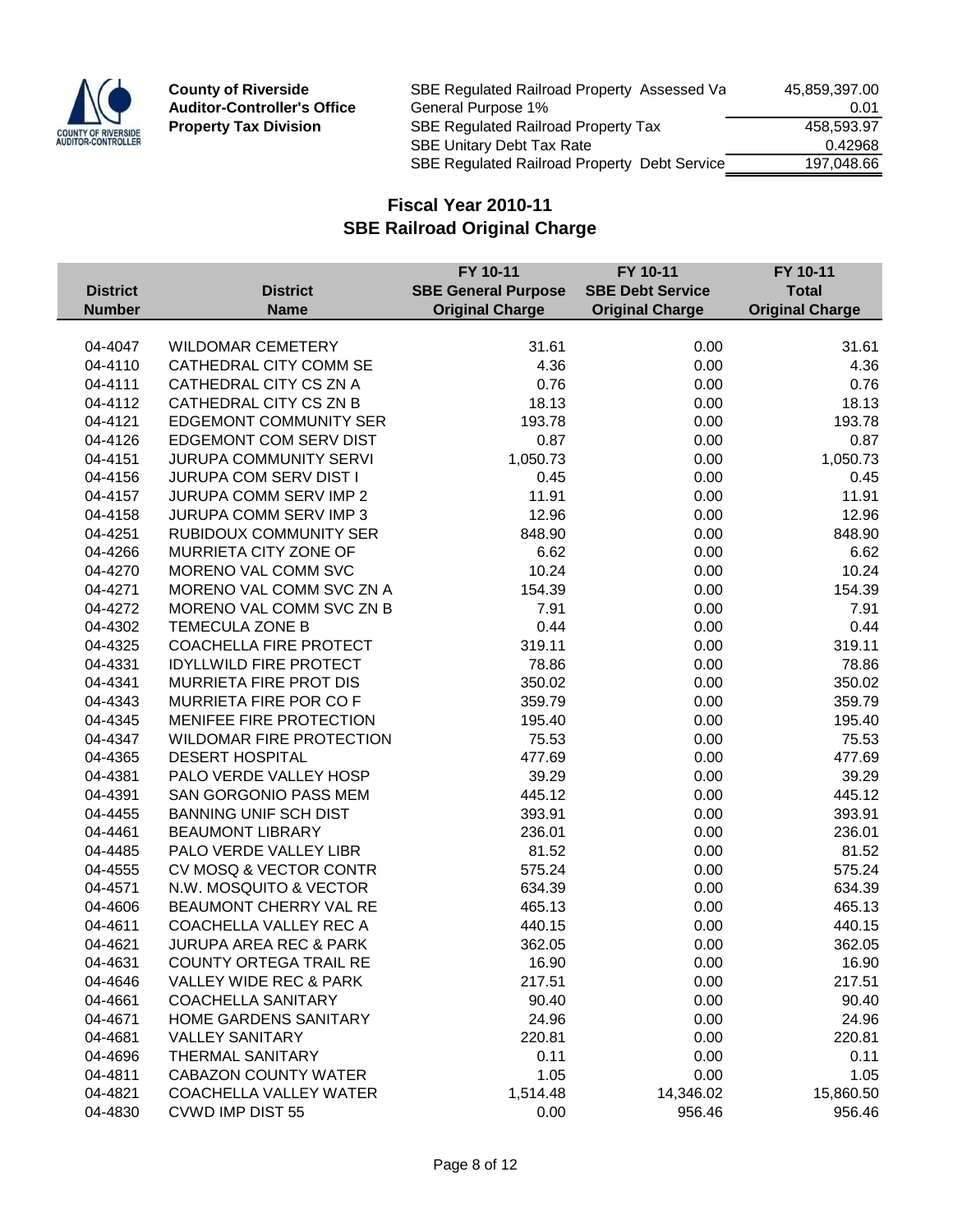

| SBE Regulated Railroad Property Assessed Va         | 45,859,397.00 |
|-----------------------------------------------------|---------------|
| General Purpose 1%                                  | 0.01          |
| SBE Regulated Railroad Property Tax                 | 458.593.97    |
| <b>SBE Unitary Debt Tax Rate</b>                    | 0.42968       |
| <b>SBE Regulated Railroad Property Debt Service</b> | 197.048.66    |
|                                                     |               |

|                 |                               | FY 10-11                   | FY 10-11                | FY 10-11               |
|-----------------|-------------------------------|----------------------------|-------------------------|------------------------|
| <b>District</b> | <b>District</b>               | <b>SBE General Purpose</b> | <b>SBE Debt Service</b> | <b>Total</b>           |
| <b>Number</b>   | <b>Name</b>                   | <b>Original Charge</b>     | <b>Original Charge</b>  | <b>Original Charge</b> |
|                 |                               |                            |                         |                        |
| 04-4834         | <b>CVWD IMP DIST 54</b>       | 0.00                       | 1,882.96                | 1,882.96               |
| 04-4841         | CVWD IMP DIST 10              | 52.36                      | 0.00                    | 52.36                  |
| 04-4842         | <b>CVWD IMP DIST 17</b>       | 0.28                       | 0.00                    | 0.28                   |
| 04-4844         | <b>CVWD IMP DIST 13</b>       | 0.35                       | 0.00                    | 0.35                   |
| 04-4847         | <b>CVWD IMP DIST 80</b>       | 58.05                      | 0.00                    | 58.05                  |
| 04-4849         | <b>CVWD IMP DIST 50</b>       | 2.07                       | 0.00                    | 2.07                   |
| 04-4851         | <b>MISSION SPRINGS WATER</b>  | 43.09                      | 0.00                    | 43.09                  |
| 04-4853         | <b>MISSION SPRINGS IMP B</b>  | 12.48                      | 0.00                    | 12.48                  |
| 04-4854         | <b>MISSION SPRINGS IMP C</b>  | 6.68                       | 0.00                    | 6.68                   |
| 04-4855         | MISSION SPRINGS IMP 1         | 0.07                       | 0.00                    | 0.07                   |
| 04-4856         | <b>MISSION SPRINGS IMP 2</b>  | 0.69                       | 0.00                    | 0.69                   |
| 04-4861         | EAST BLYTHE COUNTY WAT        | 2.99                       | 0.00                    | 2.99                   |
| 04-4866         | <b>MISSION SPRINGS IMP G</b>  | 29.00                      | 0.00                    | 29.00                  |
| 04-4867         | <b>MISSION SPRINGS IMP E</b>  | 1.94                       | 0.00                    | 1.94                   |
| 04-4869         | <b>MISSION SPRINGS IMP S</b>  | 25.46                      | 0.00                    | 25.46                  |
| 04-4871         | <b>IDYLLWILD COUNTY WATER</b> | 22.87                      | 0.00                    | 22.87                  |
| 04-4872         | <b>IDYLLWILD COUNTY WATER</b> | 8.75                       | 0.00                    | 8.75                   |
| 04-4877         | MURRIETA COUNTY WATER         | 0.09                       | 0.00                    | 0.09                   |
| 04-4891         | PINE COVE COUNTY WATER        | 9.83                       | 0.00                    | 9.83                   |
| 04-4893         | <b>WEST VALLEY WATER</b>      | 3.95                       | 0.00                    | 3.95                   |
| 04-4896         | YUCAIPA VALLEY COUNTY         | 8.17                       | 0.00                    | 8.17                   |
| 04-4897         | YUCAIPA VALLEY COUNTY #1      | 4.51                       | 0.00                    | 4.51                   |
| 04-5121         | DESERT WATER AGENCY           | 94.64                      | 51,436.76               | 51,531.40              |
| 04-5131         | <b>DESERT WATER AGENCY 1S</b> | 9.08                       | 504.49                  | 513.57                 |
| 04-5132         | DESERT WATER AGENCY 2N        | 0.14                       | 295.00                  | 295.14                 |
| 04-5133         | DESERT WATER AGENCY 3R        | 1.58                       | 690.58                  | 692.16                 |
| 04-5134         | DESERT WATER AGENCY 4T        | 0.25                       | 632.71                  | 632.96                 |
| 04-5135         | DESERT WATER AGENCY 5T        | 1.83                       | 1,644.28                | 1,646.11               |
| 04-5136         | DESERT WATER AGENCY 6T        | 3.98                       | 2,226.18                | 2,230.16               |
| 04-5137         | DESERT WATER AGENCY 7T        | 0.11                       | 121.05                  | 121.16                 |
| 04-5139         | DESERT WATER AGENCY 9T        | 0.03                       | 8.65                    | 8.68                   |
| 04-5141         | DESERT WATER AGENCY 10        | 2.23                       | 2,047.73                | 2,049.96               |
| 04-5171         | <b>SAN GORGONIO PASS WTR</b>  | 695.47                     | 37,029.03               | 37,724.50              |
| 04-5301         | METRO WATER EAST 13019        | 0.00                       | 7,530.02                | 7,530.02               |
| 04-5311         | M W D EAST 1ST FR 1301        | 0.00                       | 2,938.95                | 2,938.95               |
| 04-5312         | M W D EAST 2ND FR 1301        | 0.00                       | 365.99                  | 365.99                 |
| 04-5313         | MWD EAST 3RD FR 130199        | 0.00                       | 330.38                  | 330.38                 |
| 04-5314         | M W D EAST 4TH FR 1301        | 0.00                       | 3.74                    | 3.74                   |
| 04-5315         | M W D EAST 5TH FR 1301        | 0.00                       | 490.49                  | 490.49                 |
| 04-5316         | M W D EAST 6TH FR 1301        | 0.00                       | 33.26                   | 33.26                  |
| 04-5317         | M W D EAST 7TH FR 1301        | 0.00                       | 634.97                  | 634.97                 |
| 04-5318         | M W D EAST 8TH FR 1301        | 0.00                       | 776.47                  | 776.47                 |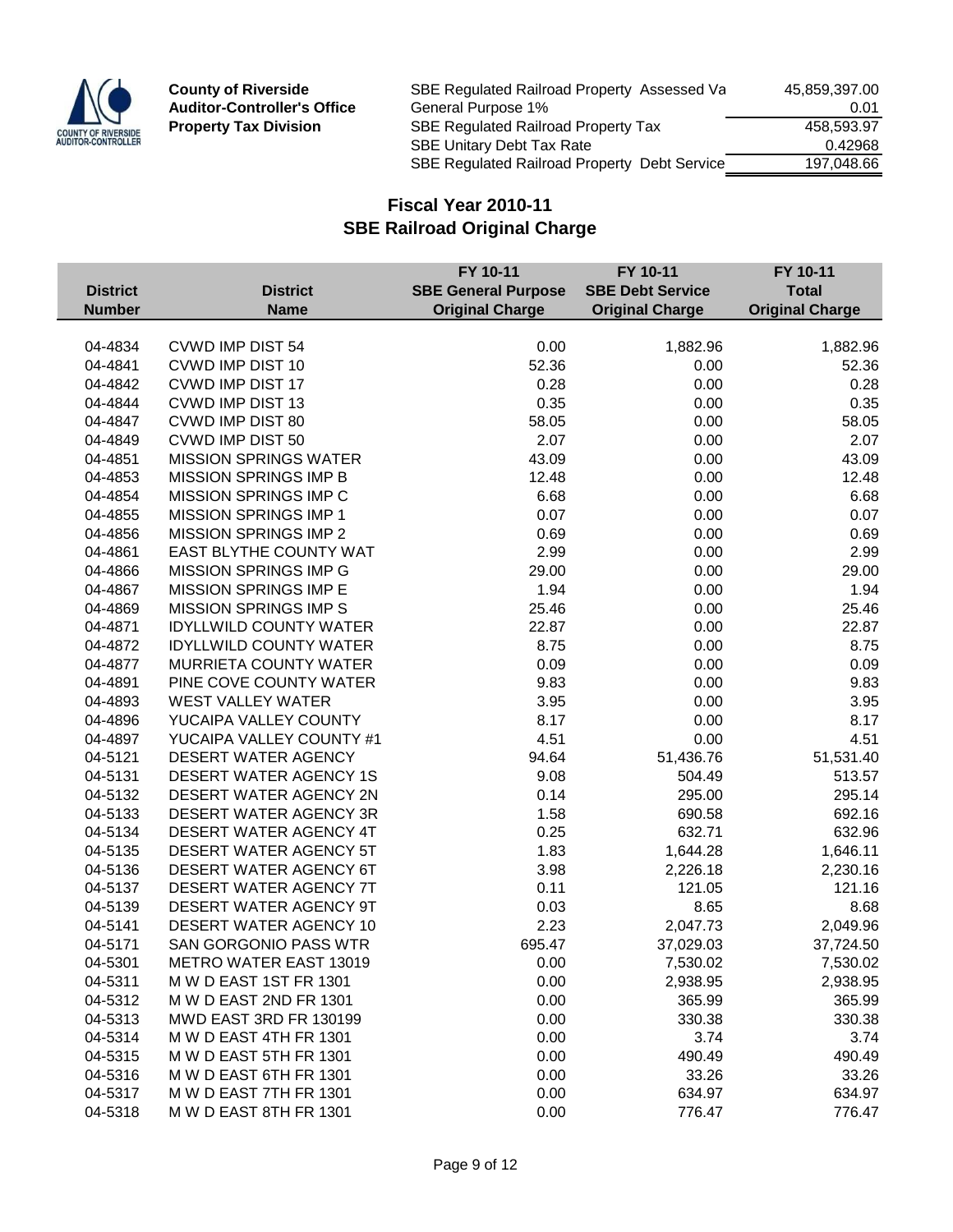

| SBE Regulated Railroad Property Assessed Va         | 45,859,397.00 |
|-----------------------------------------------------|---------------|
| General Purpose 1%                                  | 0.01          |
| SBE Regulated Railroad Property Tax                 | 458.593.97    |
| <b>SBE Unitary Debt Tax Rate</b>                    | 0.42968       |
| <b>SBE Regulated Railroad Property Debt Service</b> | 197.048.66    |
|                                                     |               |

|                 |                                 | FY 10-11                   | FY 10-11                | FY 10-11               |
|-----------------|---------------------------------|----------------------------|-------------------------|------------------------|
| <b>District</b> | <b>District</b>                 | <b>SBE General Purpose</b> | <b>SBE Debt Service</b> | <b>Total</b>           |
| <b>Number</b>   | <b>Name</b>                     | <b>Original Charge</b>     | <b>Original Charge</b>  | <b>Original Charge</b> |
|                 |                                 |                            |                         |                        |
| 04-5321         | M W D EAST 10TH FR 130          | 0.00                       | 66.85                   | 66.85                  |
| 04-5322         | M W D EAST 11TH FR 130          | 0.00                       | 19.78                   | 19.78                  |
| 04-5324         | M W D EAST 13TH FR 130          | 0.00                       | 6,745.53                | 6,745.53               |
| 04-5325         | M W D EAST 14TH FR 130          | 0.00                       | 7,019.29                | 7,019.29               |
| 04-5326         | M W D EAST 15TH FR 130          | 0.00                       | 117.52                  | 117.52                 |
| 04-5327         | M W D EAST 16TH FR 130          | 0.00                       | 1.17                    | 1.17                   |
| 04-5328         | M W D EAST 17TH FR 130          | 0.00                       | 12.70                   | 12.70                  |
| 04-5329         | M W D EAST 18TH FR 130          | 0.00                       | 140.18                  | 140.18                 |
| 04-5331         | M W D EAST 19TH FR 130          | 0.00                       | 178.46                  | 178.46                 |
| 04-5332         | M W D EAST 20TH FR 130          | 0.00                       | 167.81                  | 167.81                 |
| 04-5333         | M W D EAST 21ST FR 130          | 0.00                       | 418.75                  | 418.75                 |
| 04-5334         | M W D EAST 22ND FR 130          | 0.00                       | 218.40                  | 218.40                 |
| 04-5335         | M W D EAST 23RD FR 130          | 0.00                       | 0.00                    | 0.00                   |
| 04-5336         | M W D EAST 24TH FR 130          | 0.00                       | 123.21                  | 123.21                 |
| 04-5337         | MWD EAST 25TH FRINGE 1          | 0.00                       | 0.01                    | 0.01                   |
| 04-5351         | <b>METRO WATER WEST 13029</b>   | 0.00                       | 19,016.75               | 19,016.75              |
| 04-5361         | M W D WEST 1ST FR 1302          | 0.00                       | 630.99                  | 630.99                 |
| 04-5362         | M W D WEST 2ND FR 1302          | 0.00                       | 28.59                   | 28.59                  |
| 04-5363         | MWD WEST 3RD FR 130299          | 0.00                       | 588.11                  | 588.11                 |
| 04-5364         | M W D WEST 4TH FR 1302          | 0.00                       | 0.14                    | 0.14                   |
| 04-5365         | M W D WEST 5TH FR 1302          | 0.00                       | 48.94                   | 48.94                  |
| 04-5366         | M W D WEST 6TH FR 1302          | 0.00                       | 2,342.67                | 2,342.67               |
| 04-5367         | M W D WEST 7TH FR 1302          | 0.00                       | 1.14                    | 1.14                   |
| 04-5368         | M W D WEST 8TH FR 1302          | 0.00                       | 0.79                    | 0.79                   |
| 04-5369         | M W D WEST 9TH FR 1302          | 0.00                       | 6.60                    | 6.60                   |
| 04-5371         | M W D WEST 10TH FR 130          | 0.00                       | 136.06                  | 136.06                 |
| 04-5372         | M W D WEST 11TH FR 130          | 0.00                       | 83.92                   | 83.92                  |
| 04-5373         | M W D WEST 12TH FR 130          | 0.00                       | 0.80                    | 0.80                   |
| 04-5374         | M W D WEST 13TH FR 130          | 0.00                       | 38.66                   | 38.66                  |
| 04-5375         | M W D WEST 14TH FR 130          | 0.00                       | 0.00                    | 0.00                   |
| 04-5377         | M W D WEST 16TH FR 130          | 0.00                       | 27.08                   | 27.08                  |
| 04-5378         | MWD WEST 17TH FR 13029          | 0.00                       | 2.15                    | 2.15                   |
| 04-5379         | MWD WEST 18TH FR 13029          | 0.00                       | 0.43                    | 0.43                   |
| 04-5401         | <b>EASTERN MUNICIPAL WATE</b>   | 2,167.13                   | 0.00                    | 2,167.13               |
| 04-5453         | <b>EASTERN MUN WATER IMP 3</b>  | 131.63                     | 0.00                    | 131.63                 |
| 04-5455         | EASTERN MUN WATER IMP 4         | 0.07                       | 0.00                    | 0.07                   |
| 04-5457         | <b>EASTERN MUN WATER IMP 7</b>  | 6.54                       | 0.00                    | 6.54                   |
| 04-5459         | <b>EASTERN MUN WATER IMP 9</b>  | 4.72                       | 0.00                    | 4.72                   |
| 04-5461         | EASTERN MUN WATER IMP 10        | 71.34                      | 0.00                    | 71.34                  |
| 04-5462         | <b>EASTERN MUN WATER IMP 11</b> | 0.80                       | 0.00                    | 0.80                   |
| 04-5463         | <b>EASTERN MUN WATER IMP 12</b> | 17.88                      | 0.00                    | 17.88                  |
| 04-5464         | <b>EASTERN MUN WATER IMP 13</b> | 111.83                     | 0.00                    | 111.83                 |
|                 |                                 |                            |                         |                        |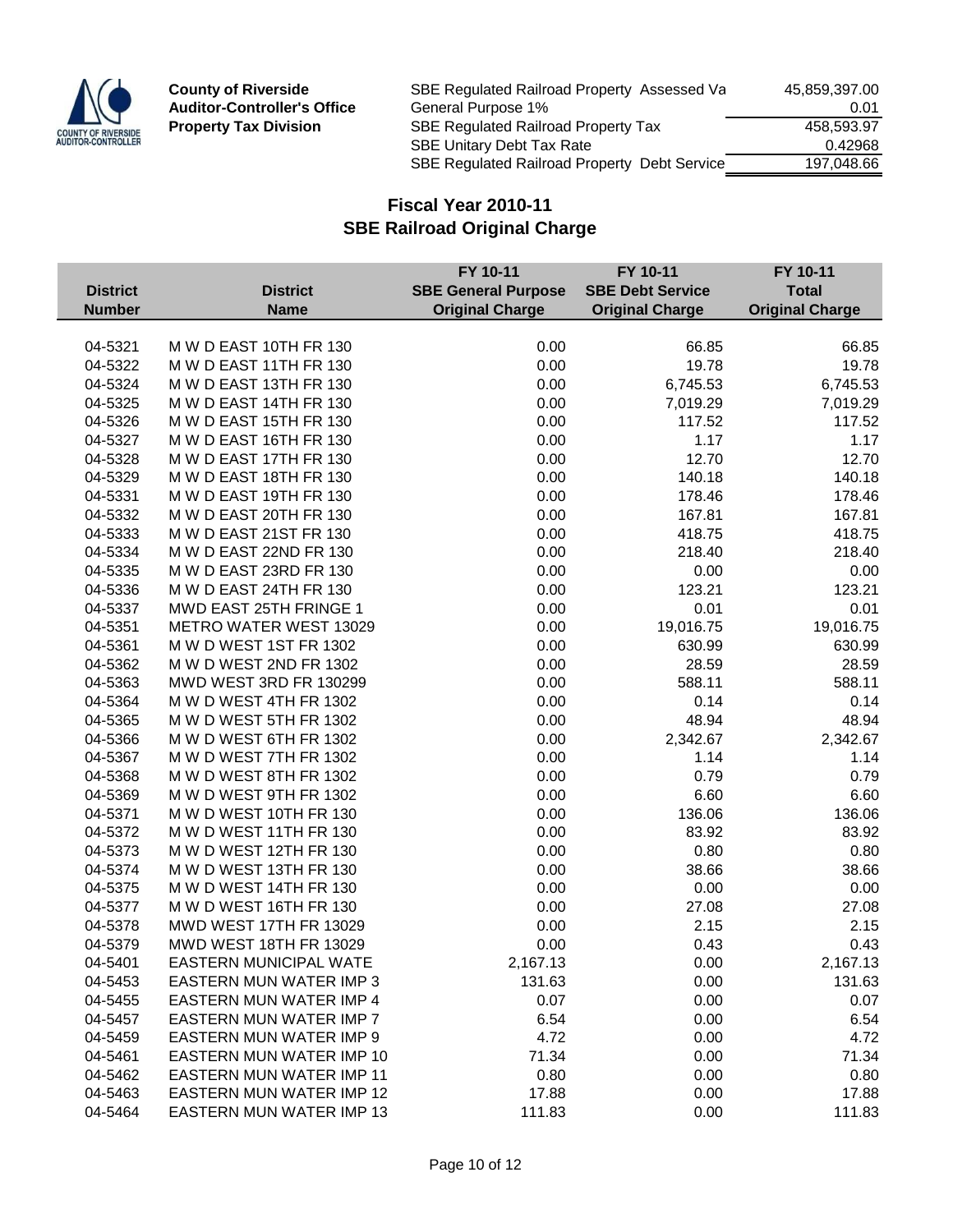

| <b>County of Riverside</b>         | SBE Regulated Railroad Property Assessed Va  | 45,859,397.00 |
|------------------------------------|----------------------------------------------|---------------|
| <b>Auditor-Controller's Office</b> | General Purpose 1%                           | 0.01          |
| <b>Property Tax Division</b>       | <b>SBE Regulated Railroad Property Tax</b>   | 458.593.97    |
|                                    | <b>SBE Unitary Debt Tax Rate</b>             | 0.42968       |
|                                    | SBE Regulated Railroad Property Debt Service | 197,048.66    |
|                                    |                                              |               |

|                 |                                     | FY 10-11                   | FY 10-11                | FY 10-11               |
|-----------------|-------------------------------------|----------------------------|-------------------------|------------------------|
| <b>District</b> | <b>District</b>                     | <b>SBE General Purpose</b> | <b>SBE Debt Service</b> | <b>Total</b>           |
| <b>Number</b>   | <b>Name</b>                         | <b>Original Charge</b>     | <b>Original Charge</b>  | <b>Original Charge</b> |
|                 |                                     |                            |                         |                        |
| 04-5466         | <b>EASTERN MUN WATER IMP 15</b>     | 0.05                       | 0.00                    | 0.05                   |
| 04-5468         | EASTERN MUN WTR IMP DI 17           | 146.60                     | 0.00                    | 146.60                 |
| 04-5469         | <b>EASTERN MUN WATER IMP 18</b>     | 0.97                       | 0.00                    | 0.97                   |
| 04-5473         | <b>EASTERN MUN WTR IMP DI 21</b>    | 20.68                      | 0.00                    | 20.68                  |
| 04-5474         | EASTERN MUN WTR IMP DI              | 0.00                       | 2,791.06                | 2,791.06               |
| 04-5483         | EASTERN MUN WATER IMP C             | 40.06                      | 0.00                    | 40.06                  |
| 04-5484         | EASTERN MUN WTR IMP DI U-13         | 22.48                      | 0.00                    | 22.48                  |
| 04-5489         | EASTERN MUN WTR IMP DI U-10         | 3.16                       | 0.00                    | 3.16                   |
| 04-5491         | EASTERN MUN WTR IMP DI U-1          | 38.19                      | 0.00                    | 38.19                  |
| 04-5493         | <b>EASTERN MUN WATER IMP U-3</b>    | 41.64                      | 0.00                    | 41.64                  |
| 04-5494         | EASTERN MUN WTR IMP DI U-4          | 1.78                       | 0.00                    | 1.78                   |
| 04-5495         | <b>EASTERN MUN WATER IMP U-5</b>    | 1.28                       | 0.00                    | 1.28                   |
| 04-5496         | EASTERN MUN WTR IMP DI U-6          | 5.06                       | 0.00                    | 5.06                   |
| 04-5497         | EASTERN MUN WTR IMP DI U-7          | 0.66                       | 0.00                    | 0.66                   |
| 04-5498         | EASTERN MUN WTR IMP DI U-8          | 269.63                     | 7,662.57                | 7,932.20               |
| 04-5501         | <b>ELSINORE VALLEY MUNICI</b>       | 436.38                     | 0.00                    | 436.38                 |
| 04-5601         | LAKE HEMET MUNICIPAL W              | 111.61                     | 0.00                    | 111.61                 |
| 04-5611         | LAKE HEMET MUNICIPAL W U-2          | 3.64                       | 0.00                    | 3.64                   |
| 04-5651         | SAN BERNARDINO V MUN W              | 2.43                       | 159.53                  | 161.96                 |
| 04-5701         | <b>WESTERN MUNICIPAL WATE</b>       | 3,187.53                   | 0.00                    | 3,187.53               |
| 04-5711         | <b>WESTERN MUN WATER 1ST</b>        | 31.22                      | 0.00                    | 31.22                  |
| 04-5712         | <b>WESTERN MUN WATER 2ND</b>        | 0.33                       | 0.00                    | 0.33                   |
| 04-5713         | <b>WESTERN MUN WATER 3RD</b>        | 3.98                       | 0.00                    | 3.98                   |
| 04-5714         | <b>WESTERN MUN WATER 4TH</b>        | 0.01                       | 0.00                    | 0.01                   |
| 04-5715         | <b>WESTERN MUN WATER 5TH</b>        | 0.39                       | 0.00                    | 0.39                   |
| 04-5716         | <b>WESTERN MUN WATER 6TH</b>        | 3.22                       | 0.00                    | 3.22                   |
| 04-5717         | <b>WESTERN MUN WATER 7TH</b>        | 0.14                       | 0.00                    | 0.14                   |
| 04-5718         | <b>WESTERN MUN WATER 8TH</b>        | 0.94                       | 0.00                    | 0.94                   |
| 04-5719         | WESTERN MUN WATER 9TH               | 15.35                      | 0.00                    | 15.35                  |
| 04-5721         | <b>WESTERN MUN WATER 10TH</b>       | 533.52                     | 0.00                    | 533.52                 |
| 04-5722         | <b>WESTERN MUN WATER 11TH</b>       | 0.24                       | 0.00                    | 0.24                   |
| 04-5723         | <b>WESTERN MUN WATER 12TH</b>       | 0.02                       | 0.00                    | 0.02                   |
| 04-5724         | <b>WESTERN MUN WATER 13TH</b>       | 0.65                       | 0.00                    | 0.65                   |
| 04-5725         | WESTERN MUN WATER 14TH              | 3.30                       | 0.00                    | 3.30                   |
|                 | <b>WESTERN MUNI WATER - 34th FF</b> |                            |                         |                        |
| 04-5747         |                                     | 0.09                       | 0.00                    | 0.09                   |
| 04-5751         | <b>WESTERN MUN WATER IMP 1</b>      | 106.47                     | 0.00                    | 106.47                 |
| 04-5752         | <b>WESTERN MUN WATER IMP 2</b>      | 12.43                      | 0.00                    | 12.43                  |
| 04-5753         | <b>WESTERN MUN WATER IMP 3</b>      | 237.97                     | 0.00                    | 237.97                 |
| 04-5781         | WESTERN MUN WATER IMP A             | 1.99                       | 0.00                    | 1.99                   |
| 04-5782         | WESTERN MUN WATER IMP B             | 2.32                       | 0.00                    | 2.32                   |
| 04-5792         | <b>WESTERN MUN WATER IMP 4-2</b>    | 345.60                     | 0.00                    | 345.60                 |
| 28-2105         | CITY BEAUMONT MUNICIPAL             | 178.20                     | 0.00                    | 178.20                 |